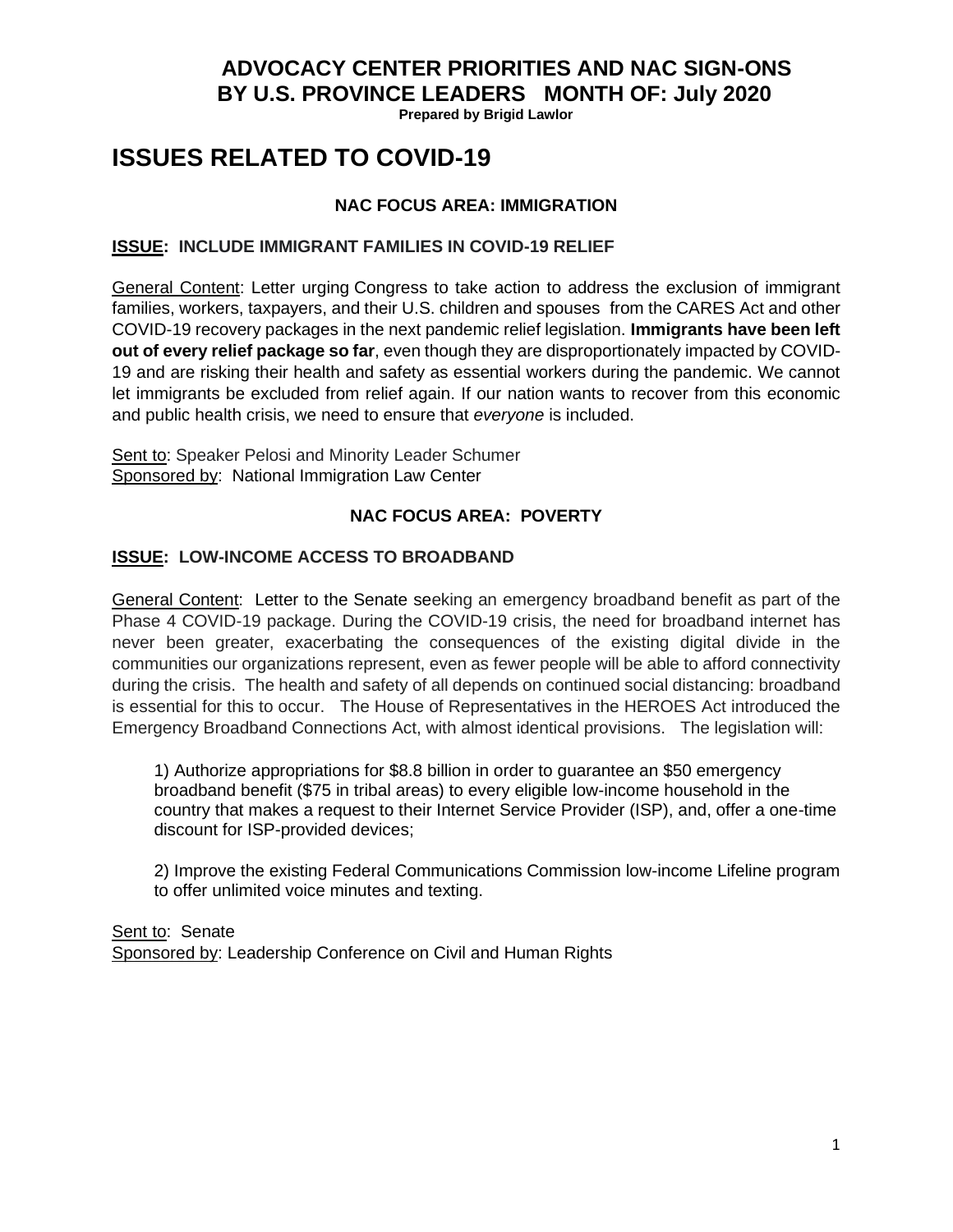**Prepared by Brigid Lawlor**

#### **ISSUE: URGENT NONPROFIT PRIORITIES IN COVID-19 LEGISLATION**

General Content: Congress is expected to pass its last piece of COVID-19 legislation this month. It is urgent that nonprofits tell the House and Senate to include nonprofit policy solutions in the final package.

- **Continue Emergency Funding Programs**, including improvements to the Paycheck Protection Program, creation of a nonprofit jobs-expansion program, and funding for community support grants programs that enable nonprofits to serve vulnerable populations.
- **Provide Low-Cost Loans to Mid-Size and Larger Nonprofits** that have been left out of and not able to access government funding.
- **Strengthen Charitable Giving Incentives** by expanding the incentives to all taxpayers, not just itemizers, via an above-the-line or universal charitable deduction of one-third of the standard deduction.
- **Provide Full Unemployment Benefit Reimbursement** benefits paid to laid off or furloughed employees of self-insured or reimbursing nonprofit employers.

Sent to: Members of Congress: Sponsored by: National Council of Non-Profits

#### **ISSUE: PANDEMIC TANF ASSISTANCE ACT**

General Content: Letter to the House and Senate Leadership urging support for Senator Wyden's Pandemic TANF Assistance Act (S.3672), which would establish a \$10 billion COVID Emergency Grant Program so low-income families can access emergency funding during the pandemic to cover groceries, utilities, and other basic necessities and for many of the populations of people who were left out of other federal assistance like immigrants, tribes, territories and adults fleeing domestic violence.

Sent to: Speaker Pelosi, Leader McConnell, Leader McCarthy, and Leader Schumer Sponsored by: The Children's Defense Fund, First Focus on Children, and the Coalition on Human Needs (CHN)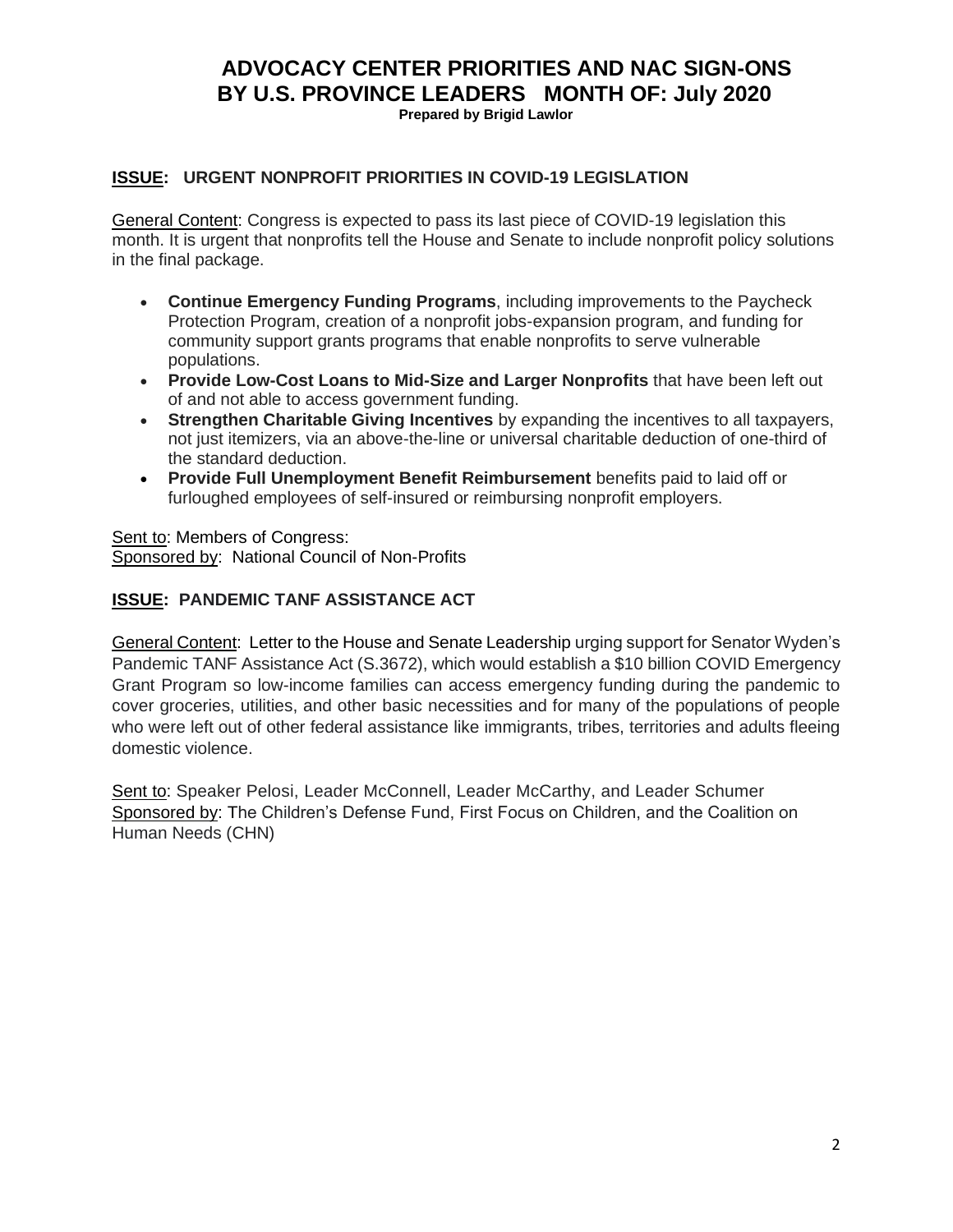**Prepared by Brigid Lawlor**

#### **ISSUE: EXPAND SCHOOL YEAR MEAL WAIVERS**

General Content: Letter urging the United Stated Department of Agriculture (USDA) to use its full administrative authority and allow the Summer Food Service Program and Seamless Summer Option to be used to feed children during the upcoming school year, along with other supporting flexibilities.

This is critical to ensuring communities have the flexibility needed to provide meals to children at school, to send meals home with children when they are not at school, and to provide meals at community sites closer to children's homes through the child nutrition program that makes the most sense given the unprecedented circumstance

Sent to: USDA Sponsored by: Feeding America

#### **ISSUE: THE UPCOMING COVID-19 RELIEF PACKAGE**

General Content: Letter urging Congress to prioritize the most vulnerable individuals and communities in the upcoming COVID-19 relief package. Programmatically, to: 1) Expand and increase SNAP, 2) Allocate more money for housing, homeless assistance, and extend the moratorium on evictions, 3) Extend expanded unemployment assistance, 4) Expand the EITC and Child Tax Credit, 5) Authorize Another Economic Impact Payment, and, 6) Authorize Pandemic TANF.

Sent to: Members of Congress Sponsored by: Friends Committee on National Legislation

#### **ISSUE: NATIONAL MORATORIUM ON POWER, WATER, AND BROADBAND SHUTOFFS**

General Content: urge the Senate to take decisive, moral action and implement a nationwide moratorium on the shut-offs of electricity, water, broadband, and all other essential utility services for all households, places of worship, and other non-profit community centers as part of the next COVID-19 rescue package.

Sent to: Senate Majority Leader McConnell, Minority Leader Schumer, Chairman Barasso, and Ranking Member Carper, Chairwoman Murkowski, Ranking Member Manchin, Chairman Wicker, Ranking Member Cantwell,

Sponsored by: United Church of Christ

## **ISSUE: COVID RELIEF PACKAGE**

General Content: Letter urging Congress to protect Human Needs priorities in this next COVID relief bill. The current plan is lacking and would leave millions of Americans without the support they need.

The need is to urge both the House and Senate to act swiftly to agree on legislation that doesn't compromise on the needs of the American people. They need to directly address COVID- related public health concerns, food and housing assistance, workforce protections and support, state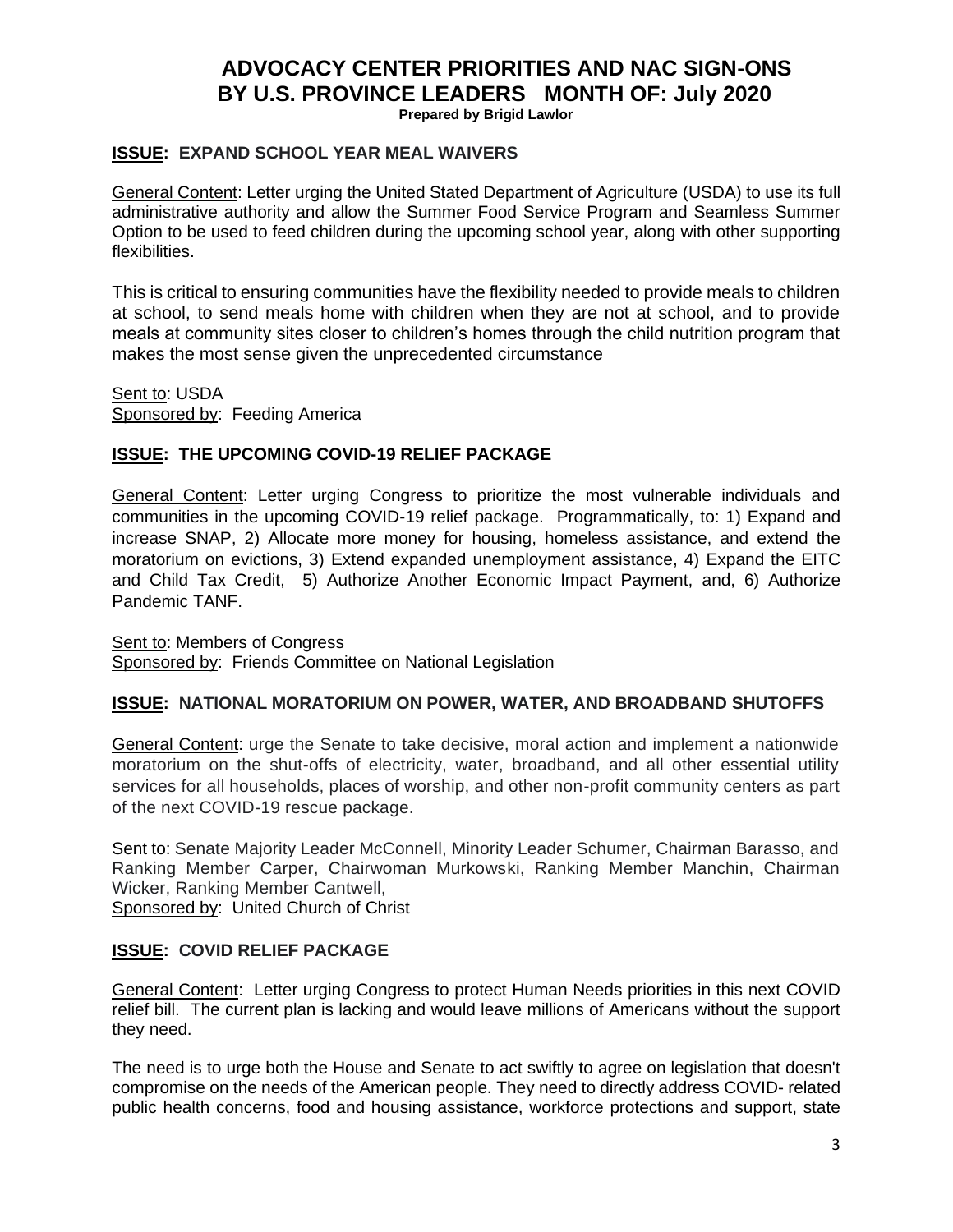**Prepared by Brigid Lawlor**

and local aid including education funding, and protecting our democracy via the election and census: this relief bill needs to be large and comprehensive, and it needs to happen ASAP. Sent to: Members of Congress

Sponsored by: Coalition on Human Need

## **ISSUE: SUPPLEMENTAL NUTRITION ASSISTANCE PROGRAM (SNAP) FOR POSTSECONDARY STUDENTS DURING COVID-19**

General Content: Letter urging the Senate to suspend SNAP work requirements for students enrolled in secondary education.

Sent to: Members of the Senate Sponsored by: MAZON | A Jewish Response to Hunger

#### **NAC FOCUS AREA: US POLICIES THAT AFFECT OUR MISSION IN OTHER COUNTRIES**

## **ISSUE: FOREIGN AID FOR COVID-19**

General Content: Letter asking that House Speaker Nancy Pelosi ensure that the next emergency supplemental package includes at least \$12 billion for foreign aid. Rationale Seeing the reality of the growing, grave threat to life and livelihood the coronavirus poses to people in countries less well-off than the United States, and recognizing that our nation's economy and efforts to contain the coronavirus are interconnected with those in other countries,

Sent to: House Speaker, Nancy Pelosi Sponsored by: Maryknoll Office of Global Concerns

## **NAC FOCUS AREA: VIOLENCE**

#### **ISSUE: HOUSE FOREIGN AFFAIRS COMMITTEE CHAIR**

General Content: Request that the Democratic Caucus elect a chair who will lead the committee in advancing a vision of restraint and progressive realism in U.S. foreign policy. The includes: Ending our Endless Wars, Oppose Militarization and Surveillance at Home, Diplomacy First, Oppose Regime Change and Scrutinize Non-Electoral Transfers of Power, Oppose Broadbased Sanctions that Harm Civilians, Consistently Upholding Democratic Values live in full equality that centers human rights and dignities for all people., A Global Economy that Prioritizes People and the Planet, not Corporate Profits, Ending the Arms Sales Rubber Stamp, Demonstrated Record of Independence from Special Interests, Refugees Are Welcome Here, Adequately fund the Bureau of Population, Refugees, and Migration and the Office of Refugee Resettlement to meet the needs of refugees during the COVID-19 crisis.

Sent to: Speaker Pelosi, Leader Hoyer, and Whip Clyburn Sponsored by: Win Without War and Demand Progress Education Fund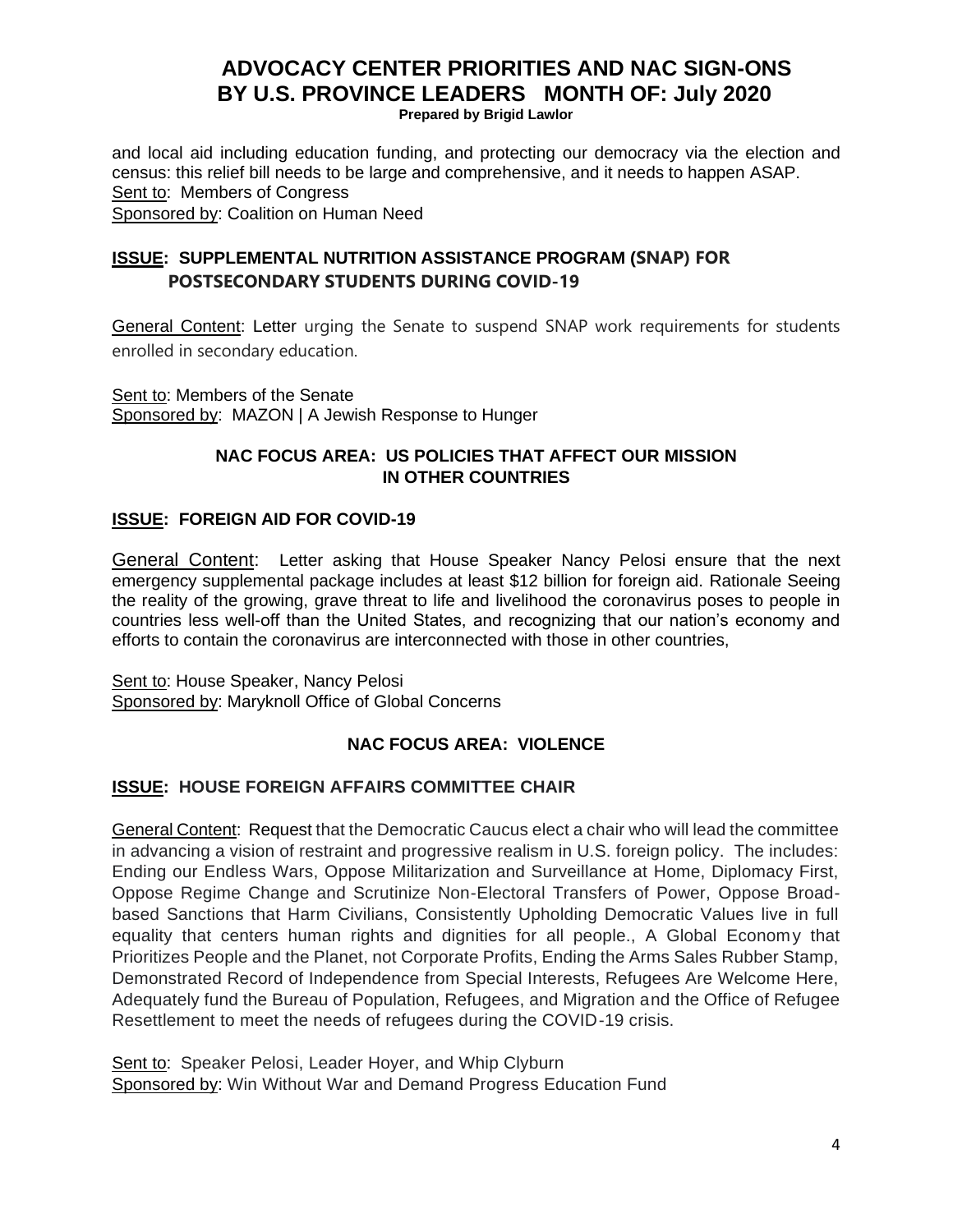**Prepared by Brigid Lawlor**

## **NAC FOCUS AREA: OTHER INDIRECTLY RELATED ISSUES**

#### **ISSUE: ADDRESSING BARRIERS TO COVID-19 COMMUNICATIONS**

General Content: In addressing the COVID-19 pandemic, Congress has yet to address the needs of people who need language and communications assistance. This has led to a lack of information going out to limited English proficient communities, hospitals denying the presence of communications support staff and an exacerbated impact of the pandemic on limited English proficient populations and people with disabilities.

Sent to: Majority Leader McConnell, Minority Leader Schumer, Speaker Pelosi, and Minority Leader McCarthy: Sponsored by: Asian & Pacific Islander American Health Forum

## **ISSUE: COVID ELECTION FUNDING**

General Content: Letter asking Senators to provide \$3.6B for emergency election funding and \$400M for supplemental Census decennial operations in the next COVID response package. The Senators are urged to prioritize these emergency funding needs, thus protecting the foundation of our democratic systems and the health of voters and election workers.

Sent to: Senate Sponsored by: Network

#### **ISSUE: INVESTMENT IN STATE AND LOCAL ELECTIONS**

General Content: Letter urging the Senate to make additional Investments in state and Local Elections. The problems in the primaries cannot be repeated in this November's election. Voters have been able to cast their ballots during wars, natural disasters, and pandemics, and the COVID-19 pandemic presents unique circumstances to voting this year. Our democracy requires continued investments, and we strongly urge you to provide \$3.6 billion for election funding in the Senate version of the Heroes Act.

Sent to: Senator Roy Blunt, Chairman and Senator Amy Klobuchar, Ranking Member Senate Committee on Rules & Administration Sponsored by: Franciscan Action Network, Common Cause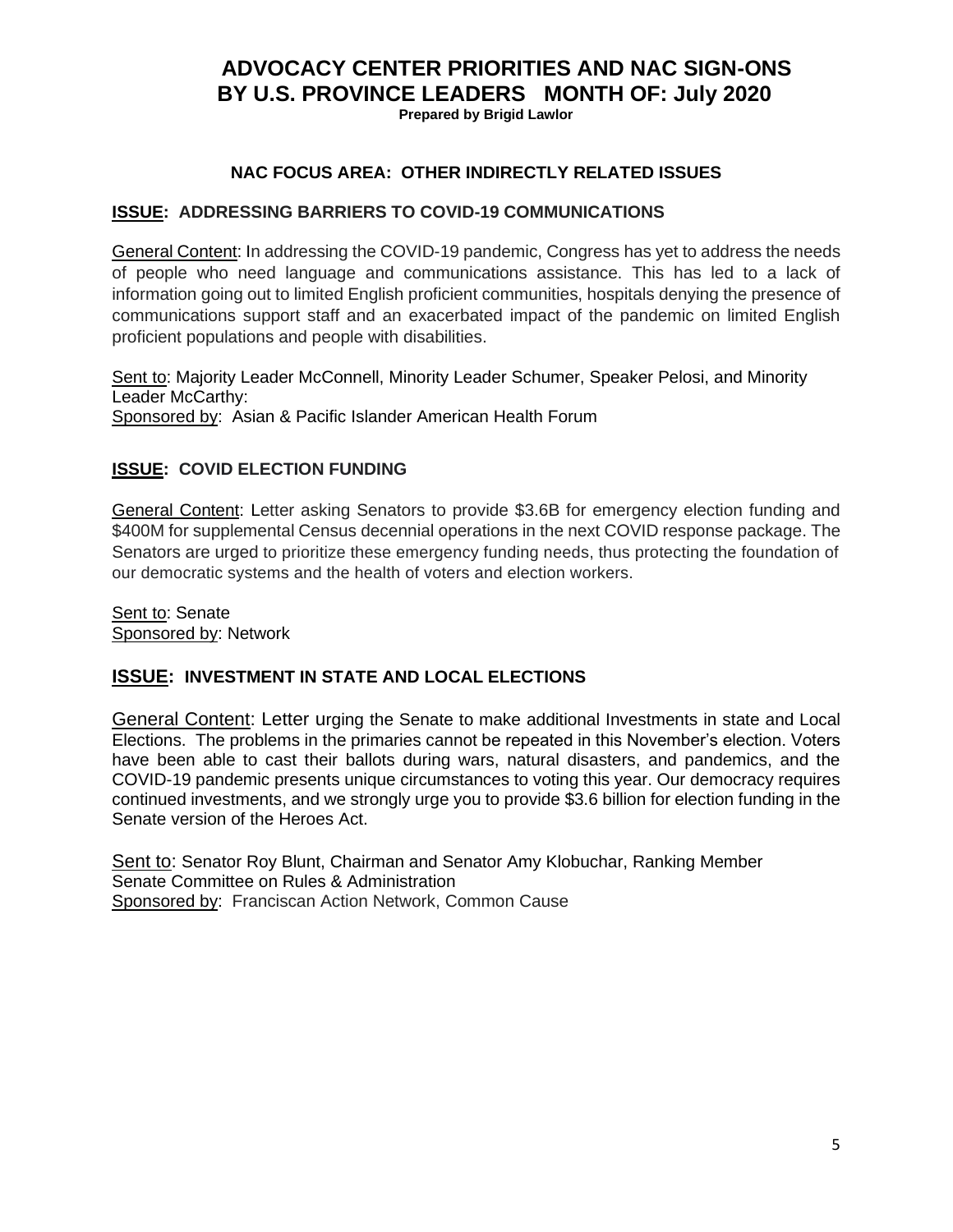**Prepared by Brigid Lawlor**

#### **ISSUE: COVID-19 SAFER DETENTION ACT**

General Content: Letter of support for bipartisan the COVID-19 Safer Detention Act. The Federal Bureau of Prisons (BOP) reports that, as of July 20, over 9,522 people in its custody have tested positive for COVID-19 and almost 100 have died. As BOP Director Michael Carvajal recently told the Senate Judiciary Committee, "prisons are not designed for social distancing. In fact, they are designed for just the opposite." Congress must find a sensible way to reduce the federal prison population and make our institutions safer.

Sent to: Majority Leader McConnell, Minority Leader Schumer, Chairman Graham and Ranking Member Feinstein: Sponsored by: Sentencing Reform

#### **ISSUE: CORPORATE IMMUNITY DUE TO COVID-19**

General Content: Letter expresses deep concern about the Senate Republican corporate immunity proposal. Granting immunity from worker lawsuits to corporations that fail to protect their workers from COVID-19 will lead to even more unsafe working conditions, as employers would be incentivized to cut costs on safety measures they might otherwise take if the threat of legal action remained. The Senate Republican corporate immunity proposal will also let employers off the hook for 'pandemic-related' violations of minimum wage and overtime laws, discrimination laws, paid leave laws, and more.

Granting employers immunity from liability for COVID-related claims would especially endanger Black, Latinx, Indigenous, and other workers of color and women who make up a large share of workers in essential and in-person reopening jobs—even as communities of color have been the most vulnerable to coronavirus infection and death.

Sent to: Leader McConnell, Speaker Pelosi, Leader Schumer, and Leader McCarthy, Sponsored by: National Employment Law Project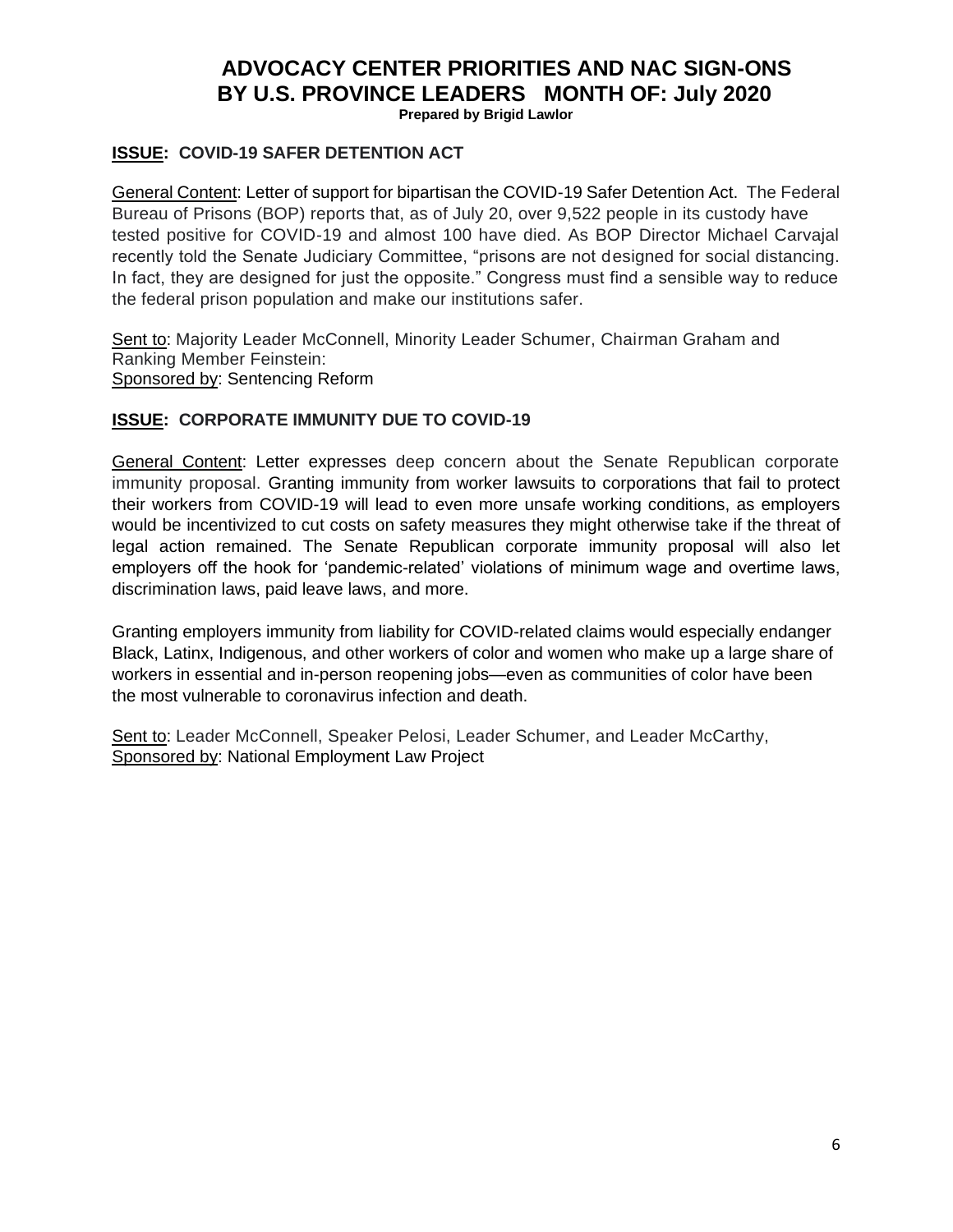**Prepared by Brigid Lawlor**

## **NON-COVID 19 RELATED ISSUES**

## **NAC FOCUS AREA: POVERTY**

#### **ISSUE: MILITARY HUNGER**

General Content: Letter to Senate and House Armed Services Committees urging them to provide needed assistance to these struggling military families by prioritizing the Military Family Basic Needs Allowance in the Fiscal Year 2021 (FY21) National Defense Authorization Act (NDAA). This bipartisan proposal would address a longstanding shortcoming in military compensation policy that has left thousands of military families — primarily lower ranking enlisted service members with multiple dependents — to endure the painful reality of food insecurity.

Sent to: Chairman Inhofe, Ranking Member Reed, Chairman Tillis, and Ranking Member **Gillibrand** Sponsored by: MAZON | A Jewish Response to Hunger

## **NAC FOCUS AREA: RACISM**

## **ISSUE: ICE CITIZENS' ACADEMY** (Letter 1)

General Content: ICE in Chicago is leading the way in a racist initiative, which they're calling the ICE ERO Citizens Academy. This program trains citizens to perpetuate race-based violence and further normalizes hate crimes that already devastate communities. The letter opposes the creation of the Citizens' Academy.

Sent to: Chicago City Council and IL elected officials Sponsored by: Church World Service

#### **ISSUE: ICE CITIZENS' ACADEMY** (Letter 2)

General Content: At a time when the nation is being forced to grapple with systemic police violence, ICE has invited civilians in Chicago to engage "in scenario-based training and exercises conducted in a safe and positive environment, including, but not limited to defensive tactics, firearms familiarization, and targeted arrests." These actions by ICE are making the current environment even more frightening for immigrants and have raised alarm with local organizations and advocates across the country who see these types of training as potentially encouraging vigilantes to profile and target people in their communities. The letter opposes the creation of the Citizens' Academy.

Sent to: Robert Gaudian, Chicago ICE Field Office Director Sponsored by: Church World Service

#### **NAC FOCUS AREA: VIOLENCE**

#### **ISSUE: DEATH PENALTY REINSTATED**

General Content: A statement that condemns the restart of executions of U.S. citizens by their government. The death penalty violates the basic tenets of our faiths and the inherent worth of